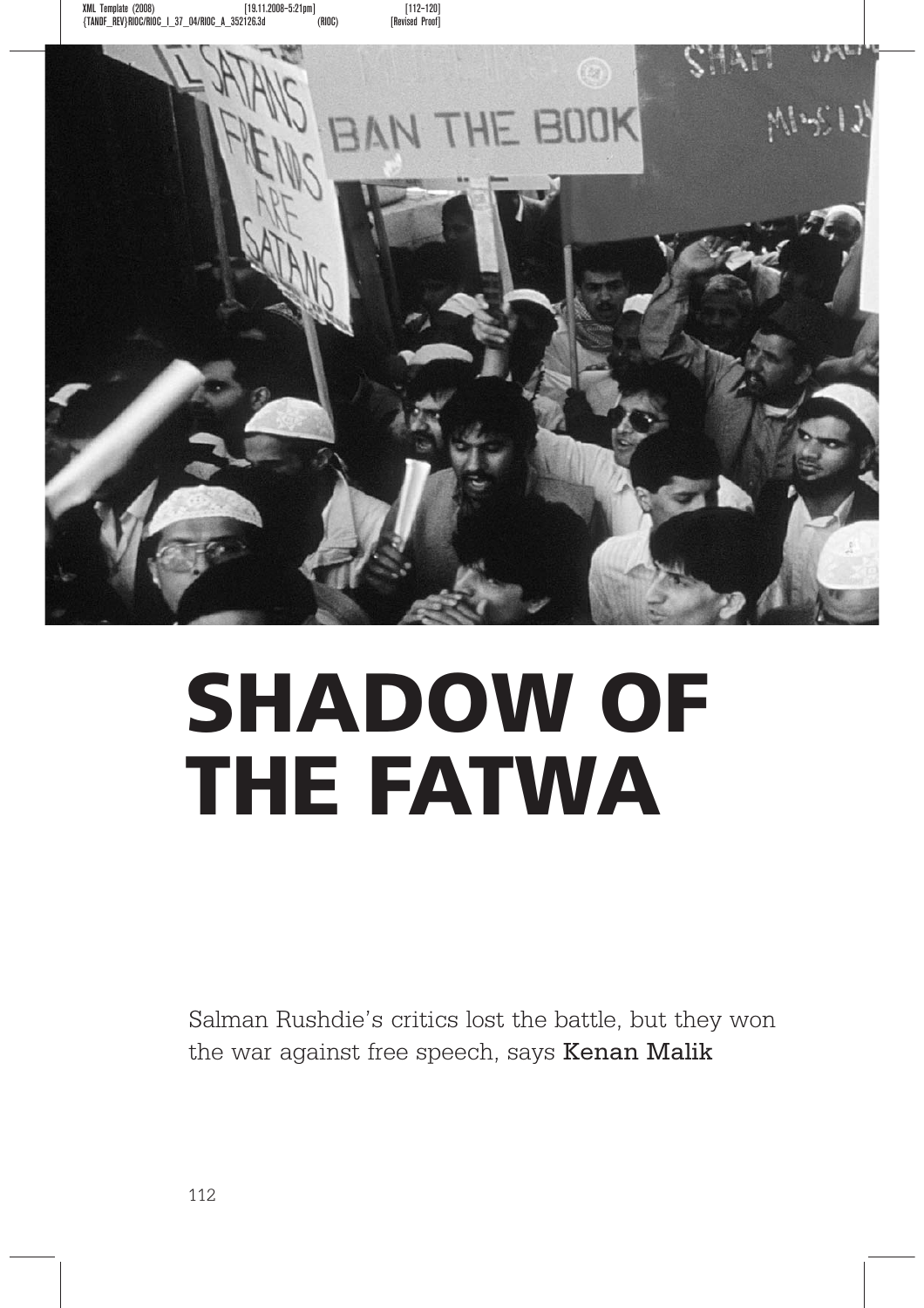

Demonstration outside Houses of Parliament, 1989 Credit: Eddie Boldizsar/Rex Features

The Satanic Verses was, Salman Rushdie said in an interview before publication, a novel about 'migration, metamorphosis, divided selves, love, death'. It was also a satire on Islam, 'a serious attempt', in his words, 'to write about religion and revelation from the point of view of a secular person'. For some that was unacceptable, turning the novel into 'an inferior piece of hate literature' as the British-Muslim philosopher Shabbir Akhtar put it.

Within a month, The Satanic Verses had been banned in Rushdie's native India, after protests from Islamic radicals. By the end of the year, protesters had burnt a copy of the novel on the streets of Bolton, in northern England. And then, on 14 February 1989, came the event that transformed the Rushdie affair – Ayatollah Khomeini issued his fatwa.'I inform all zealous Muslims of the world,' proclaimed Iran's spiritual leader, 'that the author of the book entitled The Satanic Verses – which has been compiled, printed and published in opposition to Islam, the prophet and the Quran – and all those involved in its publication who were aware of its contents are sentenced to death.'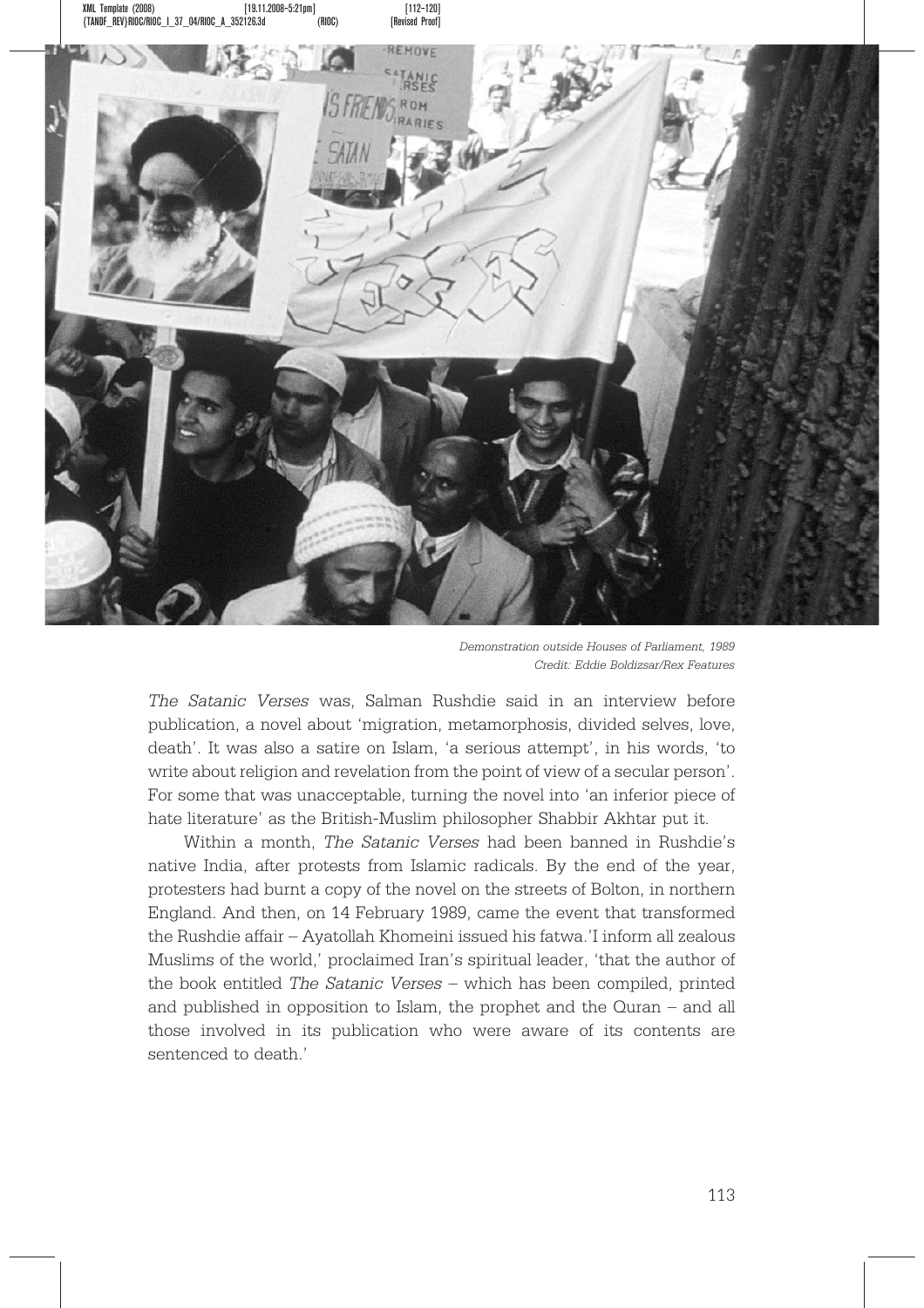Thanks to the fatwa, the Rushdie affair became the most important free speech controversy of modern times. It also became a watershed in our attitudes to freedom of expression. Rushdie's critics lost the battle – The Satanic Verses continues to be published. But they won the war. The argument at the heart of the anti-Rushdie case – that it is morally unacceptable to cause offence to other cultures – is now widely accepted.

In 1989, even a fatwa could not stop the continued publication of The Satanic Verses. Salman Rushdie was forced into hiding for almost a decade. Translators and publishers were assaulted and even murdered. In July 1991, Hitoshi Igarashi, a Japanese professor of literature and translator of The Satanic Verses, was knifed to death on the campus of Tsukuba University. That same month, another translator of Rushdie's novel, the Italian Ettore Capriolo, was beaten up and stabbed in his Milan apartment. In October 1993, William Nygaard, the Norwegian publisher of The Satanic Verses, was shot three times and left for dead outside his home in Oslo. None of the assailants was ever caught. Bookshops in America and elsewhere were firebombed for stocking the novel. It was rumoured that staff at the Viking Penguin headquarters in New York were forced to wear bomb-proof vests. Yet Penguin never wavered in its commitment to Rushdie's novel [see pp121–126].

Today, all it takes is a letter from an outraged academic to make publishers run for cover: earlier this year, Random House torpedoed the publication of a novel that it had bought for \$100,000 for fear of setting off another Rushdie affair. Written by the American journalist Sherry Jones, The Jewel of Medina is a historical romance about Aisha, Mohammed's youngest wife. In April 2008, Random House sent galley proofs to writers and scholars, hoping for cover endorsements. One of those on the list was Denise Spellberg, an associate professor of history and Middle East studies at the University of Texas. Jones had used Spellberg's work as a source for her novel. Spellberg, however, condemned the book as 'offensive'. She phoned an editor at Random House, Jane Garrett, to tell her that the book was 'a declaration of war' and 'a national security issue'. Spellberg apparently claimed that The Jewel of Medina was 'far more controversial than The Satanic Verses or the Danish cartoons', that there was 'a very real possibility' of 'widespread violence' and that 'the book should be withdrawn ASAP'.

The American academic Stanley Fish, writing in the New York Times, rejected the idea that the Random House decision to pull the novel amounted to censorship. It is only censorship, he suggested, when 'it is the government that is criminalising expression' and when 'the restrictions are blanket ones'. Random House was simply making a 'judgment call'.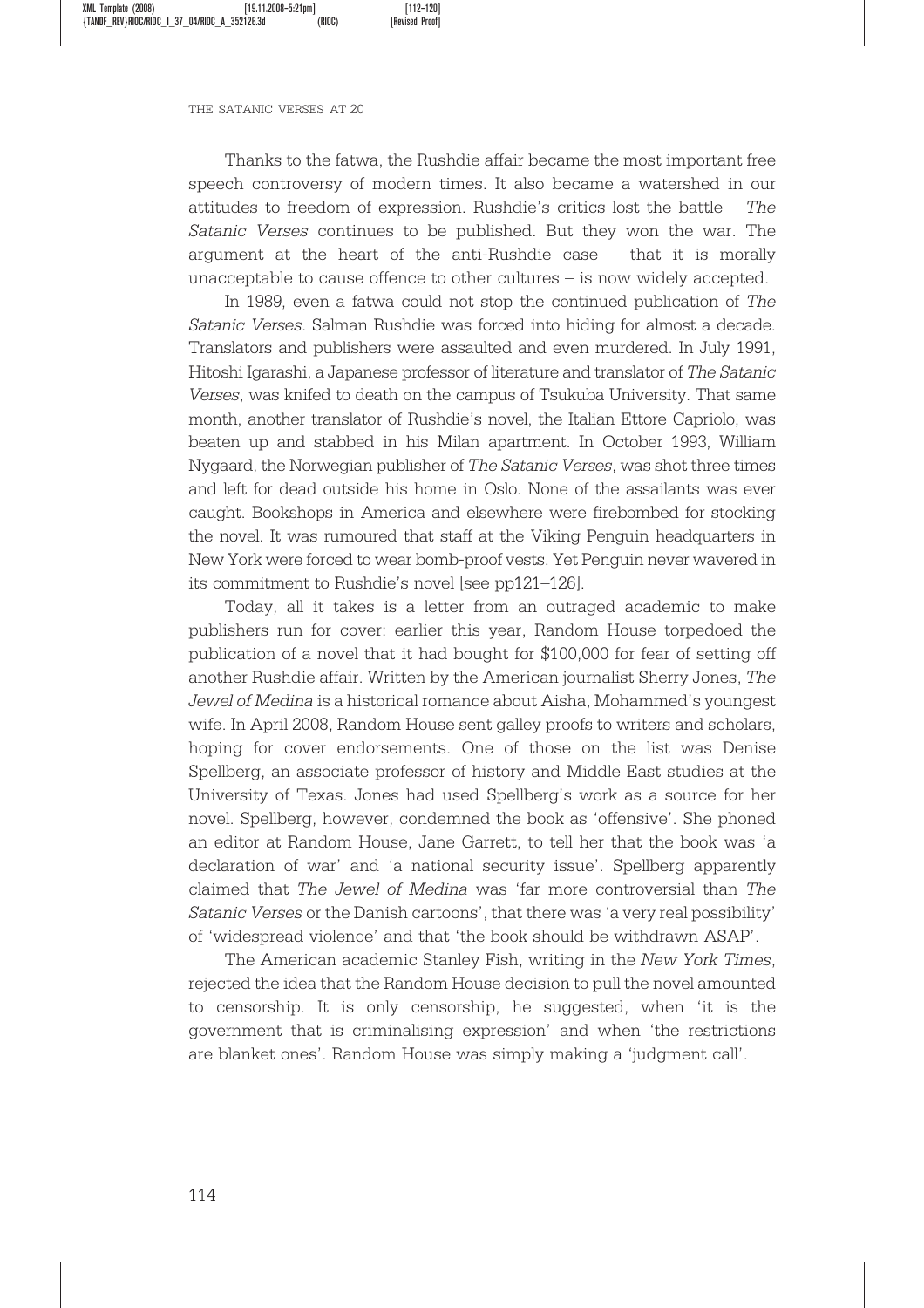SHADOW OF THE FATWA  $-$  KENAN MALIK

There is indeed a difference between a government silencing a writer with the threat of legal sanction or imprisonment and a publisher pulling out of a book deal. It is also true that other publishers picked up Jones's novel, including Beaufort in America, and Gibson Square in Britain. But Fish misses the point about the changing character of censorship. The Random House decision is not a classical example of state censorship. It is, however, an example of the way that free speech is becoming more restricted – without the need for such overt censorship. The directors of Random House had every right to take the decision they did. But the fact that they took that decision, and the reasons for which they did, says much about how attitudes to free speech have changed over the past 20 years. In the two decades between the publication of The Satanic Verses and the pulling of The Jewel of Medina the fatwa has effectively been internalised.

After Random House dropped The Jewel of Medina, Sherry Jones's agent tried other publishers. No major house was willing to take the risk. Nor is it just publishers that worry about causing offence. These days theatres savage plays, opera houses cut productions, art galleries censor shows, all in the name of cultural sensitivity.

'You would think twice, if you were honest,' said Ramin Gray, the associate director at London's Royal Court Theatre, when asked if he would put on a play critical of Islam. 'You'd have to take the play on its individual merits, but given the time we're in, it's very hard, because you'd worry that if you cause offence then the whole enterprise would become buried in a sea of controversy. It does make you tread carefully.' In June 2007, the theatre cancelled a new adaptation of Aristophanes's Lysistrata, set in Muslim heaven, for fear of causing offence. Another London theatre, the Barbican, carved chunks out of its production of Tamburlaine the Great for the same reason, while Berlin's Deutsche Oper cancelled a production of Mozart's Idomeneo in 2006 because of its depiction of Mohammed. That same year, London's Whitechapel Art Gallery removed life-size nude dolls by surrealist artist Hans Bellmer from a 2006 exhibit just before its opening, ostensibly for 'space constraints', though the true reason appeared to be fear that the nudity might offend the gallery's Muslim neighbours. Tim Marlow of London's White Cube art gallery suggested that such self-censorship by artists and museums was now common, though 'very few people have explicitly admitted [it]'.

Islam has not been alone in generating such censorship. In 2005, Britain's Birmingham Repertory Theatre cancelled a production of Bezhti, a play by the young Sikh writer Gurpreet Kaur Bhatti, that depicted sexual

115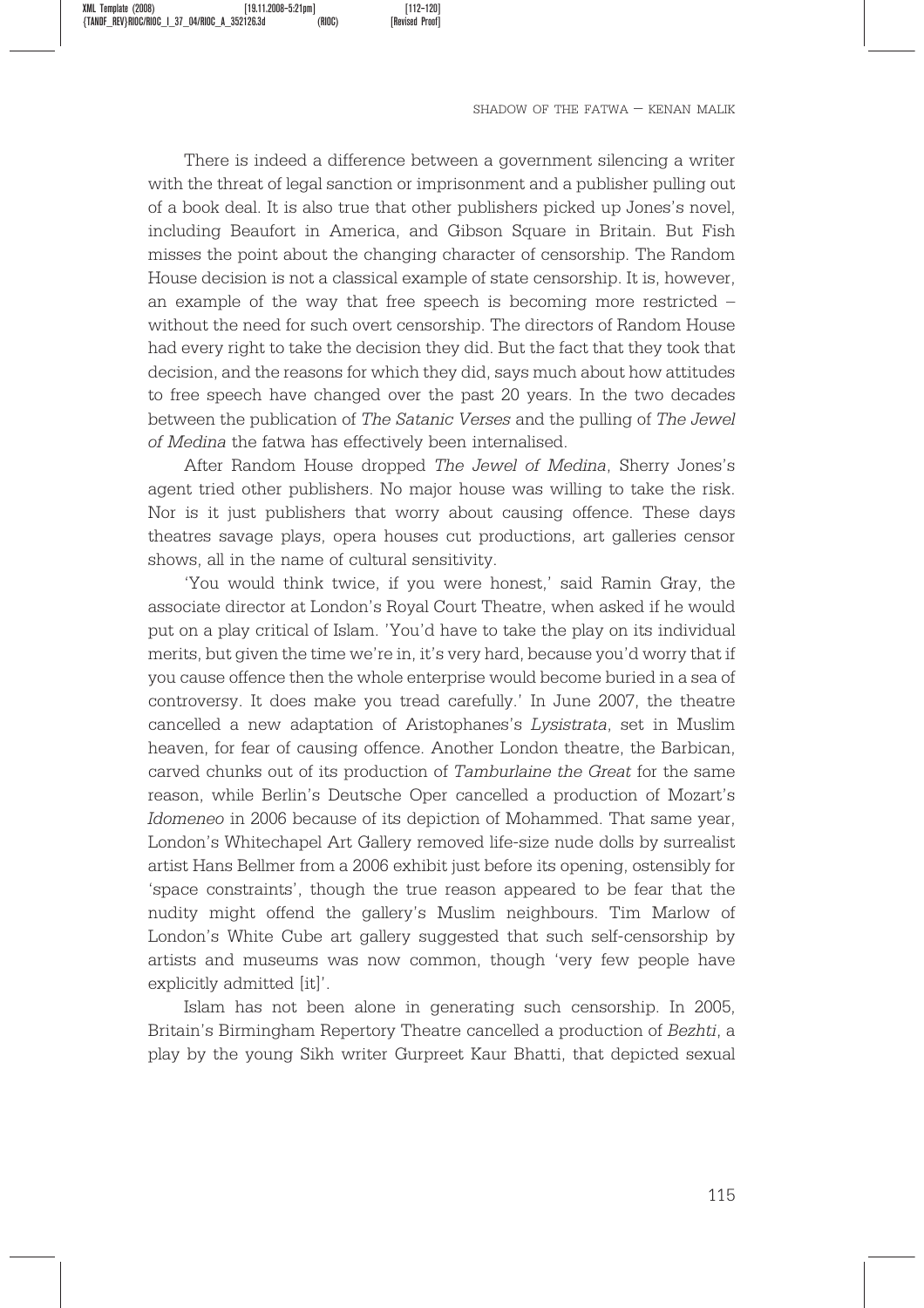abuse and murder in a gurdwara. There had been protests from community activists who had organised demonstrations outside the theatre. In the wake of those protests, Ian Jack, then editor of the literary magazine Granta, nailed his colours to the cause of artistic self-censorship; a necessity, he believed, in a plural society. 'The state has no law forbidding a pictorial representation of the prophet,' he wrote. 'But I never expect to see such a picture.' An individual might have the abstract right to depict Mohammed, but the price of such freedom was too high when compared to the 'immeasurable insult' that the exercise of such a right could cause – even though 'we, the faithless, don't understand the offence'. And that a year before the cartoon controversy.

All this reveals how successful the fatwa has been, not in burying The Satanic Verses, but in transforming the landscape of free speech. From the Enlightenment onwards, freedom of expression had come to be seen as not just as an important liberty, but as the very foundation of liberty. 'Give me the liberty to know, to utter, and to argue freely according to conscience, above all liberties,' wrote John Milton in Areopagitica, his famous 'speech for the liberty of unlicenc'd printing', adding that 'He who destroys a good book destroys reason itself.' All progressive political strands that grew out of the Enlightenment were wedded to the principle of free speech.

Of course, few liberals advocated absolute freedom of expression. Most accepted that in certain circumstances speech could cause harm and so had to be restricted. The most celebrated expression of such a view came in a judgment given by the American Supreme Court judge Oliver Wendell Holmes who in 1919 pointed out, 'The most stringent protection of free speech would not protect a man falsely shouting fire in a theatre and causing a panic.' What actually constitutes the political and social equivalent of yelling fire in a crowded theatre has been the matter of fierce debate. Politicians and policy makers have, over the years, cited a whole host of harms as reasons to curtail speech – threat to national security, incitement to violence, promotion of blasphemy, the undermining of morality or the spread of slander or libel. Milton himself opposed the extension of free speech to Catholics on the grounds that the Catholic Church was the biggest obstacle to the extension of freedom and liberty.

Yet, however hypocritical liberal arguments may sometimes have seemed, and notwithstanding the fact that most free speech advocates accepted that the line had to be drawn somewhere, there was nevertheless an acceptance that speech was an inherent good, the fullest extension of which was a necessary condition for the elucidation of truth, the expression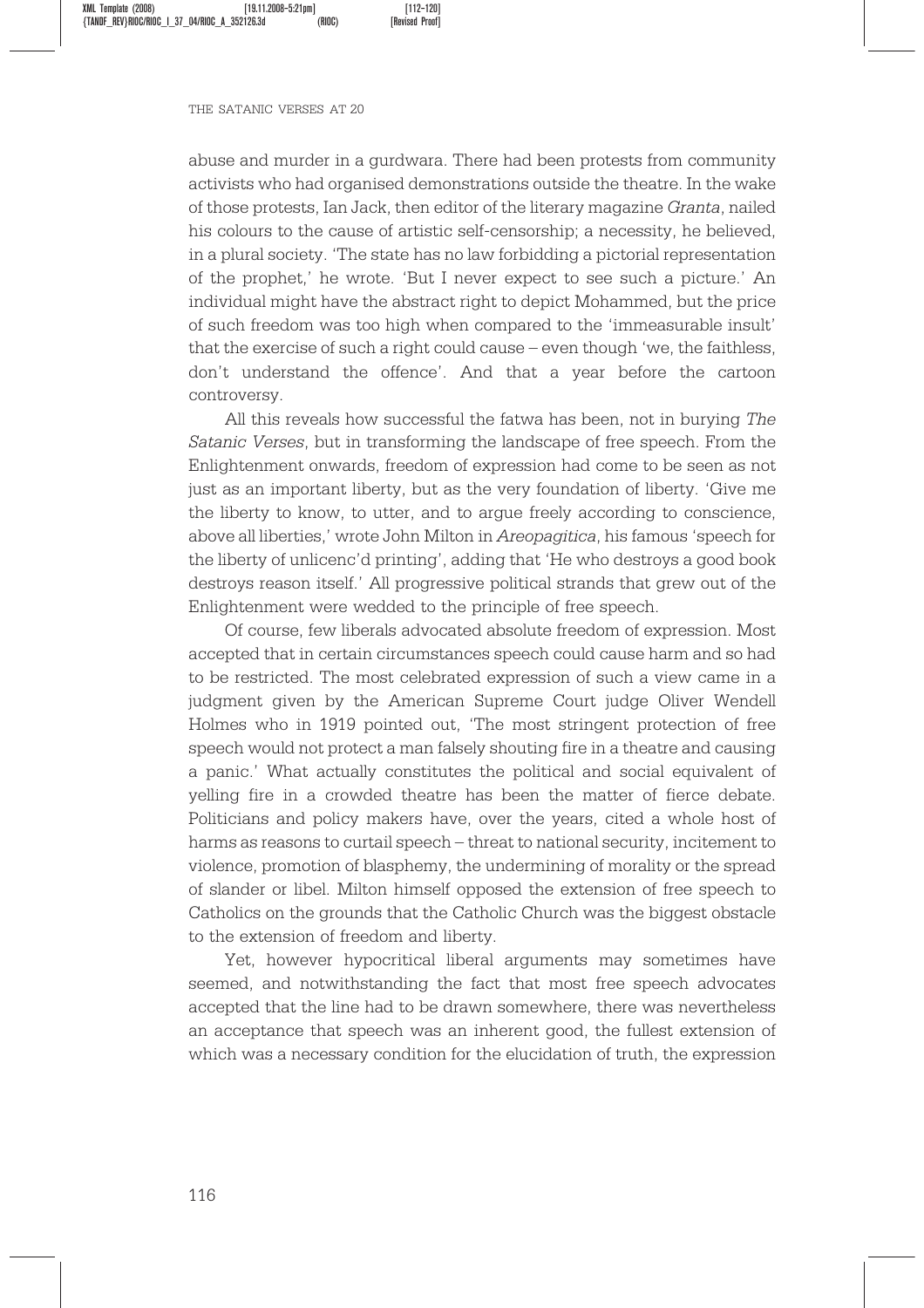



Protest against Salman Rushdie's knighthood, Karachi, 2007 Credit: Reuters/Athar Hussain

of moral autonomy, the maintenance of social progress and the development of other liberties. Restrictions on free speech were seen as the exception rather than the norm.

It is this idea of speech as intrinsically good that has been transformed. Today, in liberal eyes, free speech is as likely to be seen as a threat to liberty as its shield. 'Speech is not free,' as the lawyer Simon Lee put it in his book The Cost of Free Speech, written in the wake of the Rushdie affair. 'It is costly.' By its very nature, many argue, speech damages basic freedoms. Hate speech undermines the freedom to live free from fear. The giving of offence diminishes the freedom to have one's beliefs and values recognised and respected. In the post-Rushdie world, speech has come to be seen not as intrinsically good, but as inherently a problem, because it can offend as well as harm, and speech that offends can be as socially damaging as speech that harms. Speech, therefore, has to be restrained by custom, especially in a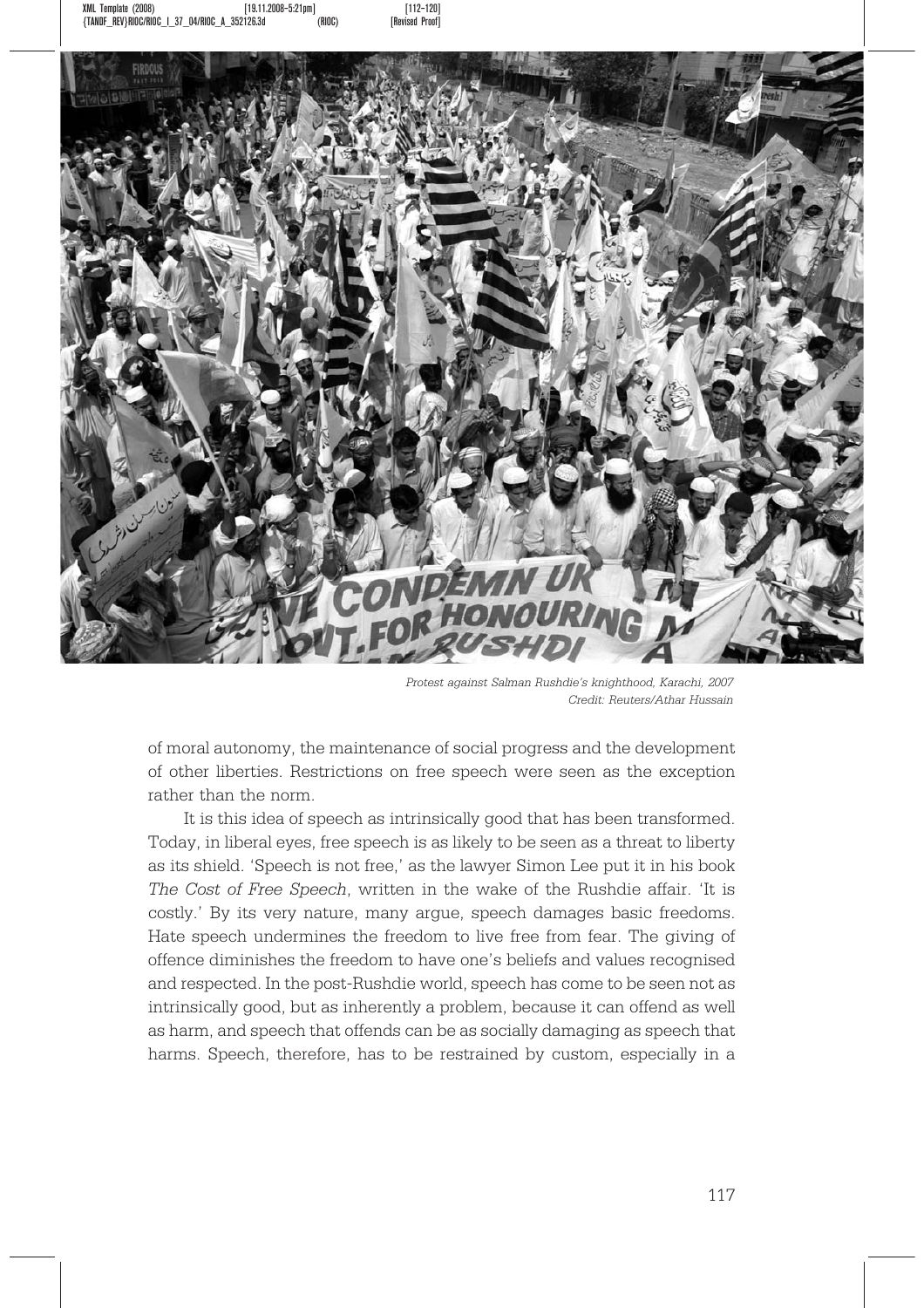diverse society with a variety of deeply held views and beliefs, and censorship (and self-censorship) has to become the norm. 'Self-censorship,' as the philosopher Shabbir Akhtar put it at the height of the Rushdie affair, 'is a meaningful demand in a world of varied and passionately held convictions. What Rushdie publishes about Islam is not just his business. It is everyone's – not least every Muslim's – business.'

Increasingly, western liberals have come to agree. Whatever may be right in principle, many now argue, in practice one must appease religious and cultural sensibilities because such sensibilities are so deeply felt. We live in a world, so the argument runs, in which there are deep-seated conflicts between cultures embodying different values, many of which are incommensurate, but all of which are valid in their own context. The controversy over The Satanic Verses was one such conflict. For such diverse societies to function and to be fair, we need to show respect for other peoples, cultures, and viewpoints. Social justice requires not just that individuals are treated as political equals, but also that their cultural beliefs are given equal recognition and respect. The avoidance of cultural pain has therefore come to be regarded as more important than what is often seen as an abstract right to freedom of expression. As the British sociologist Tariq Modood has put it, 'If people are to occupy the same political space without conflict, they mutually have to limit the extent to which they subject each other's fundamental beliefs to criticism.'

# In a plural society, it is both inevitable and important that people offend others

In fact, the lesson that we should draw from the Rushdie affair is the very opposite. Critics of Rushdie no more spoke for the Muslim community than Rushdie himself did. Both represented different strands of opinion within Muslim communities. These days the radical, secular clamour, which found an echo in The Satanic Verses, has been reduced to a whisper. In the 1980s, however, it beat out a loud and distinctive rhythm within the Babel of British Islam. Rushdie's critics spoke for some of the most conservative strands. The campaign against The Satanic Verses was not to protect the Muslim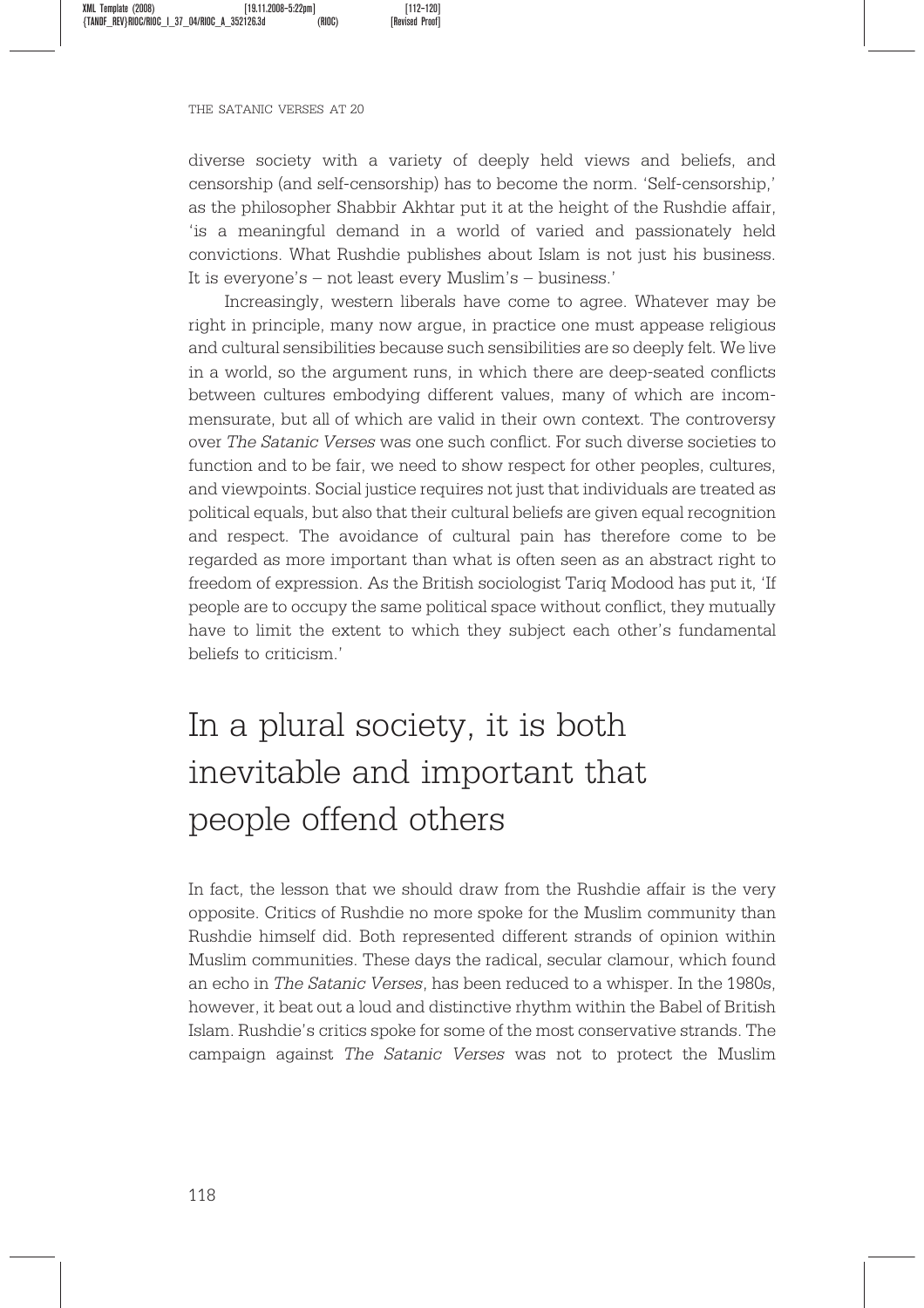SHADOW OF THE FATWA  $-$  KENAN MALIK

communities from unconscionable attack from anti-Muslim bigots, but to protect their own privileged position within those communities from political attack from radical critics, to assert their right to be the true voice of Islam by denying legitimacy to such critics. They succeeded at least in part, because secular liberals embraced them as the authentic voice of the Muslim community.

Far from mutually limiting the extent to which we subject each other's beliefs to criticism, we have to recognise that in a plural society it is both inevitable and important that people offend others. Inevitable, because where different beliefs are deeply held, clashes are unavoidable. And we should deal with those clashes in the open rather than suppress them. Important because any kind of social progress requires one to offend some deeply held sensibilities. 'If liberty means anything,' as George Orwell once put it, 'it means the right to tell people what they do not want to hear.'

The trouble with multicultural censorship, and self-censorship, is not just that it silences dissenting voices. It is also that it often creates the very problems to which it is supposedly a response. Take the furore over The Jewel of Medina. Not a single Muslim had objected before Random House pulled the book. It is quite possible that none would have, had the publishers gone ahead as planned. But once Random House had made an issue of the book's offensiveness, then it was inevitable that some Muslims at least would feel offended.

The problem was exacerbated by the actions of Denise Spellberg. Not only did she describe the novel as a 'very ugly stupid piece of work' that amounted to 'soft-core pornography', she also went out of her way to draw attention to the book among sections of the Muslim community. In April, she informed Shahed Amanullah, a guest lecturer on one of her courses and an editor of a popular Muslim website, about a new book that 'made fun of Muslims and their history'. Amanullah sent emails to various student forums claiming that he had 'just got a frantic call from a professor who got an advance copy of the forthcoming novel Jewel of Medina – she said she found it incredibly offensive'. It was almost as if Spellberg was trying to incite a controversy.

Amanullah himself has insisted that The Jewel of Medina should not be withdrawn and has pointed out that 'no one has the absolute right not to be offended, nor does anyone have the right to live without the uncomfortable opinions of others ... we all need to develop thicker skins, more open minds, and a common understanding of the principles of free speech,' he suggested. But by then the damage had already been done.